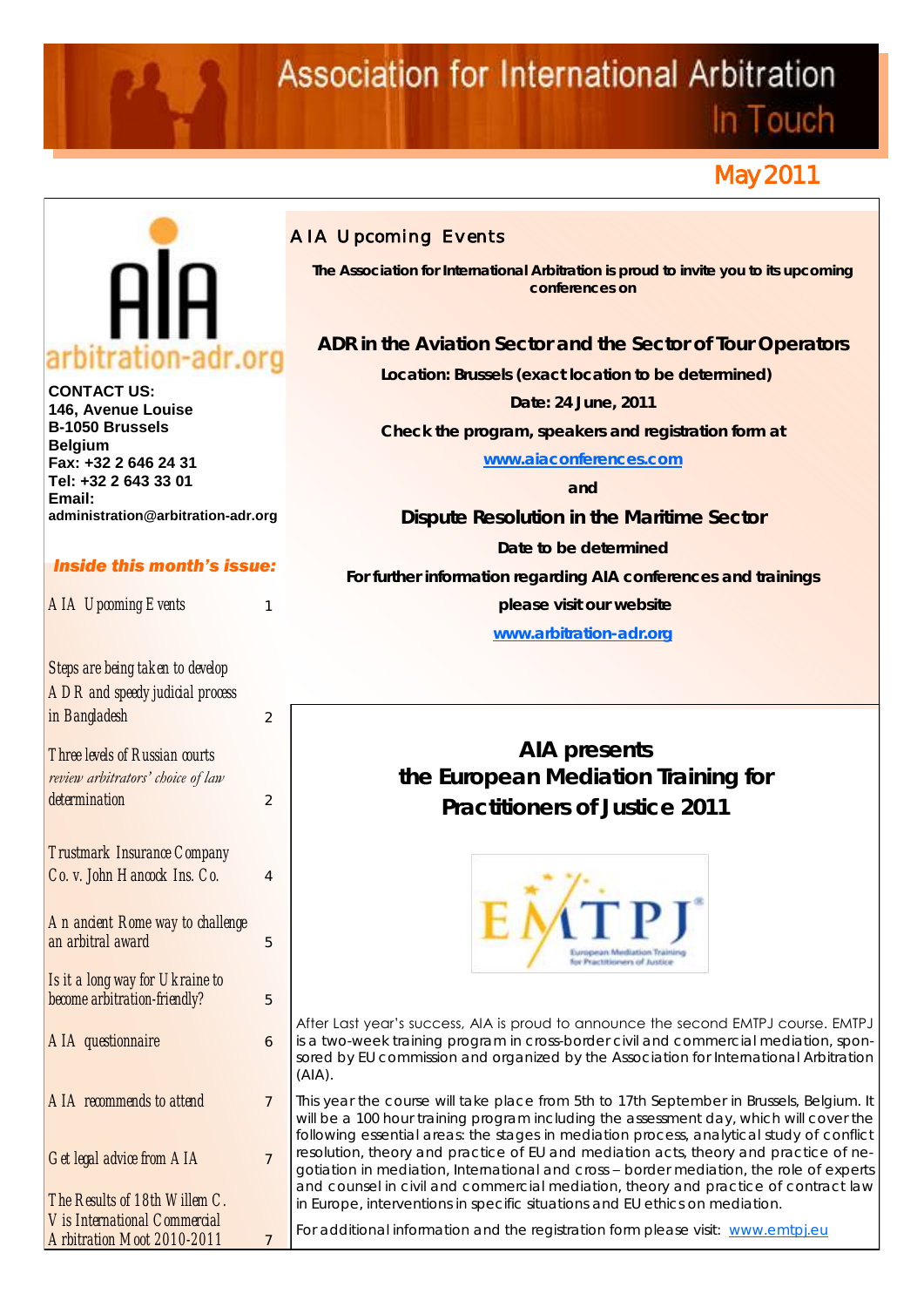he said.

### **Steps are being taken to develop ADR and speedy judicial process in Bangladesh**

#### by A.B.M. Shamsud Doulah

"The judicial system of Bangladesh has almost reached a breaking point due to a huge backlog of thousands of unsettled cases," the Law Minister Mr. Shafique Ahmed said in Dhaka on Saturday, April 9, 2011.

"Each year cases are piling up at the courts. Nobody knows desh of Economic Affairs, Mahbubur Rahman, Chairman of where they will end up. It takes five to ten years to settle a case at the Supreme Court," he said while addressing an ta, representative of International Finance Corporation to event in the capital.

"The backlog of cases creates a situation in which the people concerned get frustrated. Something needs to be done couraging the steps taken to develop means of alternative referring to arbitration and mediation processes.

His comments came at the inauguration of the Bangladesh International Arbitration Centre (BIAC) at the Bangabandhu International Conference Centre in Dhaka.

The International Chamber of Commerce-Bangladesh (ICC-B), Dhaka Chamber of Commerce and Industry (DCCI) and Metropolitan Chamber of Commerce and Industry (MCCI), Dhaka jointly set up the centre for alternative dispute resolution with support of the Bangladesh Investment Climate Fund that is managed by the International Finance Corporation.

After the inauguration, the Law and Parliamentary Affairs of law determination is subject as a matter of procedure to Minister told journalists that the government would identify state court control. Consequently, an "incorrect" determiwhat exactly causes the case backlog at both civil and nation of substantive law can amount to a violation of pucriminal courts and would take appropriate measures to blic policy in Russia. liberate the judiciary from procrastination.

The minister said, "In the past, Bangladeshi parties involved in arbitration had to fly to a foreign country to be assisted by an arbitration centre to settle a dispute.

Thanks to this international centre, Bangladeshi traders, industrialists and non-resident Bangladeshis will be able to have clauses written in the agreements that if any dispute arises then arbitration will be conducted in the international centre for settlement under the country's laws."

He also added that the government will initiate some changes in the civil courts, "The judicial system will get rid of the procrastination of the pending cases. Equally, we will bring some changes to the cases of criminal procedure courts,"

The Law Minister said the government would establish a mandatory time-frame for each stage of a lawsuit to be completed. "We will set the time-frame. The Law Ministry is looking into the matter. We hope we will be able to discuss it at the next Parliament session."

"We will fix the timeframe now and also say what will happen to the cases if they fail to respect the time-frame so that the delay cannot be caused intentionally," the Law Minister added.

to resolve the cases outside the courts," the minister said dispute resolution as well as to avoid unreasonable delays in Mashiur Rahman, Adviser of the Prime Minister of Bangla-BIAC, Toufiq Ali, Chief Executive of BIAC, Paramita Dasgup-Bangladesh, Asif Ibrahim, President of DCCI, and Nihad Kabir, Vice-President of MCCI, also spoke on the occasion enthe judicial process.

### **Three levels of Russian courts review arbitrators' choice-of-law determination**

#### by Dilyara Nigmatullina

(also published at [www.cisarbitration.com\)](http://www.cisarbitration.com)

Russian courts have found that an arbitral tribunal's choice

On October 14, 2006, a Russian buyer, OJSC Efirnoe (hereinafter "Efirnoe") and a Ukrainian seller, LLC Delta Vilmar CIS (hereinafter "Delta Vilmar") concluded a contract of sale and delivery of products made from palm. Article 6 of the contract provided:

The parties shall try to resolve all disputes arising out of insuf-

ficient or non-performance of the terms of the contract using negotiation. In the event the parties cannot come to an agreement through negotiation, then if the seller files a

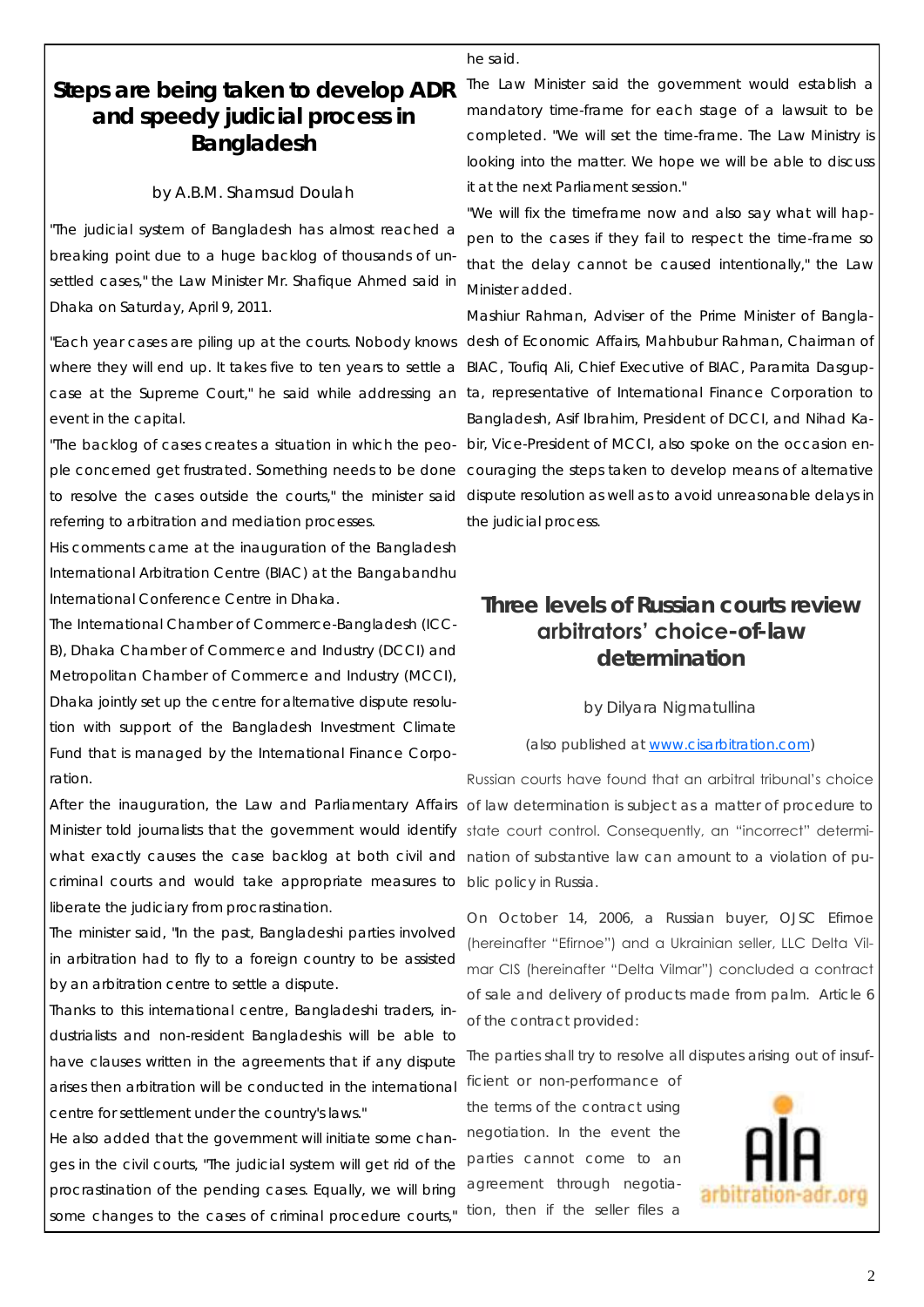les by three arbitrators; if the buyer files a claim, the parties same parties, including by the Russian ICAC. agree to refer their dispute to the International Commercial Arbitration Court at the Russian Chamber of Commerce and Industry to be resolved under its Rules by three arbitrators. In considering the dispute, the given arbitrators shall apply the substantive and procedural rules of law of the claimant's state.

(hereinafter "the Ukrainian ICAC") and on April 9, 2009, the decision of the trial court. arbitrators concluded that the substantive law of Ukraine applied to the case at hand.

mately rendered an award on November 11, 2009, in favor substantive law while resolving the dispute. of Efirnoe. Later, Delta Vilmar petitioned the Arbitrazh Court of the City of Moscow to set aside this award.

The petitioner alleged that the Russian ICAC proceeding had failed to consider that both the Russian Federation and violated the agreement of the parties and the requirements Ukraine were parties to the CISG and, consequently, the of Russian Law on International Commercial Arbitration. In CISG constituted an integral part of Russian and Ukrainian particular, it was alleged (1) that the Russian ICAC incorrec-law. As the parties did not expressly exclude the CISG's aptly determined the law applicable to the dispute—which plication to their relationship, the Ukrainian ICAC and the should have been Ukrainian; (2) that the award was contra-Russian ICAC each applied the CISG, so any error was nery to Russian public policy; and (3) that the arbitration clau-gligible. se was invalid.

The Arbitrazh Court of the City of Moscow was persuaded CISG and concluded that the violation of public policy had by some of Delta Vilmar's arguments and set aside the to involve violation of certain fundamental principles of law award of the Russian ICAC. According to the City Court, the and have certain legal consequences for the claimant in Russian ICAC had failed to follow the procedure agreed to the form of impairment of rights and legitimate interests. by the parties, as required by article 28 of the Russian Law However, the lower courts did not establish such violations on International Commercial Arbitration. Regarding the and the claimant failed to even refer to them. Thus, the apaward rendered by the Ukrainian ICAC, the parties appa- plication by the Russian ICAC of Russian law—i.e. the CISG rently agreed there to the application of Ukrainian law and and provisions of the parties' agreement— could not be the arbitrators consequently applied that law to resolve the interpreted *per se*as violating public policy. As result, the

claim, the parties agree to refer their dispute to the Interna-dispute. From the perspective of the City Court, therefore, tional Commercial Arbitration Court at the Ukrainian Cham-Ukrainian law should have been applied to any further legal ber of Commerce and Industry to be resolved under its Ru- relationship arising out of the same contract between the

On October 3, 2008, the Ukrainian seller, Delta Vilmar, filed a cedural legislation violated the public policy of the Russian claim with the International Commercial Arbitration Court at Federation. Efirnoe appealed, but the court of appeals, the the Ukrainian Chamber of Commerce and Industry Federal Arbitrazh Court of the Moscow Region, upheld the However, the Russian ICAC applied the United Nations Convention on Contracts for the International Sale of Goods (hereinafter "CISG"), incorporated into Russian law, to resolve the dispute. As the applicable choice-of-law is, according to the City Court, a procedural issue, the Russian ICAC's failure to comply with fundamental principles of pro-

While these proceedings were still pending before the Ukrai- Russian Federation. In support of its request to set aside the nian ICAC, the buyer, Efirnoe filed its own claim against Del-decisions of the Arbitrazh Court of the City of Moscow and ta Vilmar with the International Commercial Arbitration the Federal Arbitrazh Court of the Moscow Region, Efirnoe Court before the Russian Federation Chamber of Commer-argued state arbitrazh courts were not entitled to examine ce and Industry (hereinafter "the Russian ICAC"), which ulti- whether the Russian ICAC had correctly applied the rules of Still hoping to prevail, the Russian party Efirnoe applied for supervisory review with the Supreme Arbitrazh Court of the

> The Presidium of the Supreme Arbitrazh Court of the Russian Federation vacated the lower court rulings, finding that they

> The Supreme Arbitrazh Court relied on article 7 (2) of the

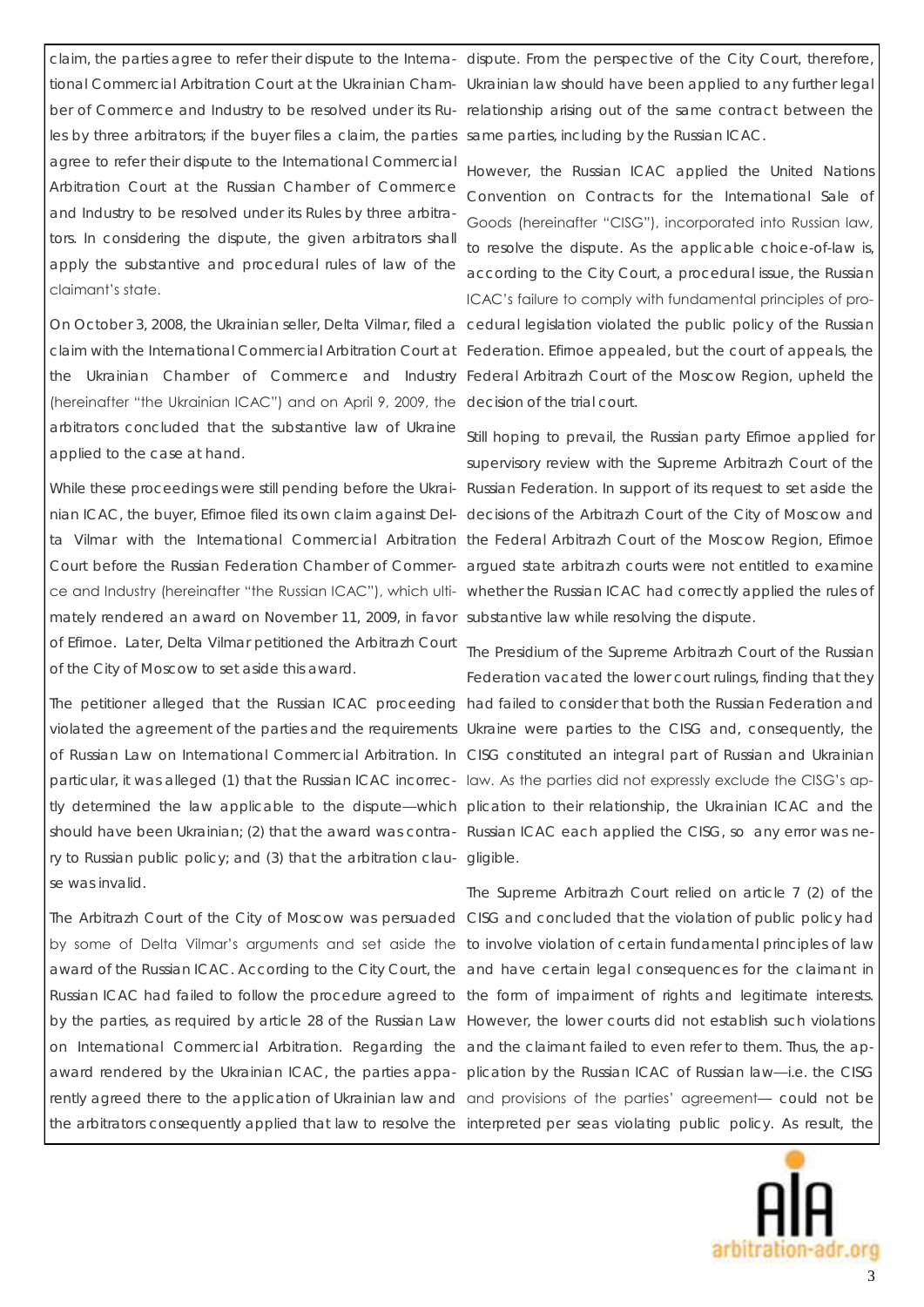decisions of the lower courts were vacated as violative of the uniformity of construction and interpretation of rules of law required of arbitrazh courts.

That being said, courts in the majority of developed jurisdictions disregard arguments that arbitrators' "incorrect" determination of choice-of- law violates the agreement of the parties. Usually such issues are regarded as substantive ones and are subject to very limited judicial review, if any. In the case at hand, the Supreme Arbitrazh Court vacated the decisions of the lower courts. The straightforward way in which to have done this would have been to find, as most developed jurisdictions do, that the determination of the applicable law constituted the substance of the parties' dispute and thereby could be subject to no judicial review. The Supreme Arbitrazh Court did not do this. Rather, it examined the merits of whether choice-of-law, indeed, had been correctly determined. Thereafter, the lower courts' decisions were annulled because application by the arbitral tribunal of the CISG as part of the Russian law did not amount to a clear violation of public policy. Thus, even though the Supreme Arbitrazh Court came to the correct conclusion, it did so for the wrong reason—it impliedly endorsed examining the substance of whether the correct law was applied. In this way, the approach taken by all the three Russian courts is consonant and unfortunately demonstrates that allegations of violation of public policy on the ground of "incorrect" determination of the substantive law still can succeed in Russia.

A side issue also dealt with by the Supreme Arbitrazh Court in this case was a motion for one of the members of the Presidium of the Supreme Arbitrazh Court to recuse himself. Delta Vilmar based its challenge on the fact that the justice in question and the presiding arbitrator at the Russian ICAC that rendered the contested award worked together at the same university. The Supreme Arbitrazh Court of the Russian Federation rejected the challenge as being insufficient to raise doubt on the impartiality of the justice.

### **Trustmark Insurance Company Co. v. John Hancock Ins. Co.** by Stephen H. Marcus

In Trustmark Insurance Company Co. v. John Hancock Ins. Co., 631 F3d 869 (7th Cir. 2011), the U.S. Court of Appeals for the Seventh Circuit recently issued an opinion reversing the U.S. District Court below on a significant arbitration issue involving an arbitrator's qualifications and partiality. The District Court stayed an arbitration of a reinsurance coverage dispute between two insurance companies where one member of a tripartite arbitration panel, Mark Gurevitz, had once been a member of an earlier arbitration panel in an arbitration between the two insurers where the same coverage issue had been considered. Additionally, in the first arbitration the parties had entered into a confidentiality agreement about those proceedings precluding discussions of the evidence, proceedings and award.

In the second arbitration Gurevitz and another arbitrator had ruled, prior to a hearing on the merits, that the arbitrators themselves were entitled to know and consider the evidence presented, and results reached in the first arbitration.

Trustmark then commenced a proceeding to enjoin the arbitration so long as Gurevitz remained on the panel. The District Court agreed with Trustmark and stayed the second arbitration since Gurevitz could not be a "disinterested" arbitrator because he knew what had happened during the first arbitration.

The Seventh Circuit reversed, holding that Gurevitz had no personal stake in the outcome of the arbitration. Moreover the prior knowledge that he had acquired is not a bar to sitting. "Knowledge acquired in a judicial capacity does not require disqualification." The Appeal Court pointed out that the fact that Gurevitz signed the earlier confidentiality agreement did not make him disinterested since he signed as an adjudicator. The District Court also erred in concluding that the arbitrators are powerless to construe the confidentiality agreement. "Arbitrators who have been appointed to resolve a commercial dispute are entitled to resolve ancillary questions that affect their task.‖

The Seventh Circuit concluded:

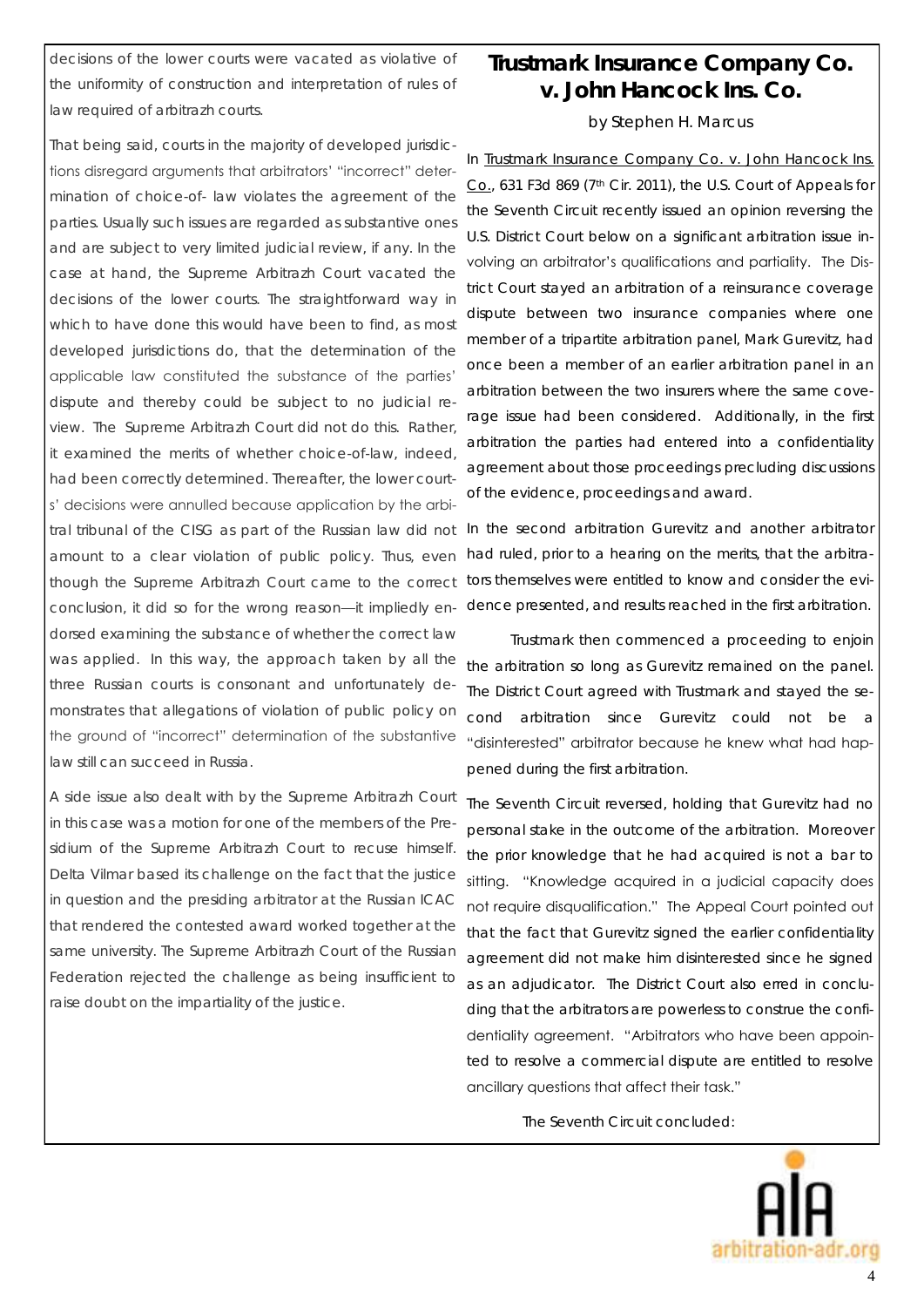Arbitrators are entitled to decide for themselves those procedural questions that arise on the way to a final disposition, including the preclusive effect (if any) of an earlier award. If in doing so the arbitrators exceed their powers, the court may vacate the award at the end of the proceedings. 9 U.S.C.§ 10(a)(4). But among the powers of an arbitrator is the power to interpret the written word, and this implies the power to err; an award need not be correct to be enforceable. It is enough if the arbitrators honestly try to carry out the governing agreements. The question for decision by a federal court asked to set aside an arbitration award is not whether the arbitrator or arbitrators erred in interpreting the contract; it is not whether they clearly erred in interpreting the contract; it is not whether they grossly erred in interpreting the contract; it is whether they interpreted the contract. When this arbitration resumes, the panel is entitled to follow its own view about the meaning of the confidentiality agreement; it need not knuckle under to the district judge's prematurely announced understanding.

(Citations and internal quotations marks omitted.)

### **An ancient Rome way to challenge an arbitral award** by Ugo Draetta



Walking through the ruins of "Ostia antica" (Ostia was the port of ancient Rome and has ruins that are worth visiting), I ran into the tombstone shown here, which arose my curiosity as an arbitrator. It shows that a certain Tilia Rufa ordered the tombstone for herself, her father Tutilio and her mother.

It also indicates the names of those who made the tombstone (Scriboni Cinnae et Fabiae).

However the full name of the person on the tombstone is carefully erased (and not recently), the only word left being "Arbitratu".

The reference to arbitration can hardly, if ever, be found on Roman tombstones, hence I became curious to investigate a bit.

The tombstone was next to an old church, still in operation, in the village of "Ostia antica". I entered the church and found an old man who had been attending the church since long ago. I asked him whether he knew why the name of the person on the tombstone had been erased, something rather extraordinary among dozens of other tombstones around.

He said that according to the legend the man on the tombstone became famous for having rendered an award ("arbitratu" .. but I do not know why the word is in ablative) in a dispute. The losing party was not satisfied with the arbitrator's decision and erased the arbitrator's name. ... an ancient Rome way to challenge an arbitral award.

Probably the story has been made up, but I found it interesting.

### **Is it a long way for Ukraine to become arbitration-friendly?**

#### by Dilyara Nigmatullina

#### (also published at [www.cisarbitration.com\)](http://www.cisarbitration.com)

A somewhat bizarre court decision has recently been taken in Ukraine which may affect businesses' perception about Ukraine being an arbitration-friendly jurisdiction.

On 20 January 2010, a Ukrainian company Signus filed a lawsuit against Austrian Slav Handel and others (hereinafter "Signus v. Slav Handel"). Signus sought sought in the Kiev Economic Court invalidation of certain provisions of the agreement for sale of Prominvestbank shares. One of the challenged provisions was a dispute resolution clause refer-

ring disputes to LCIA for arbitration. Signus submitted its claim to the court following Slav Handel's initiation of the LCIA arbitration on December 18, 2009.

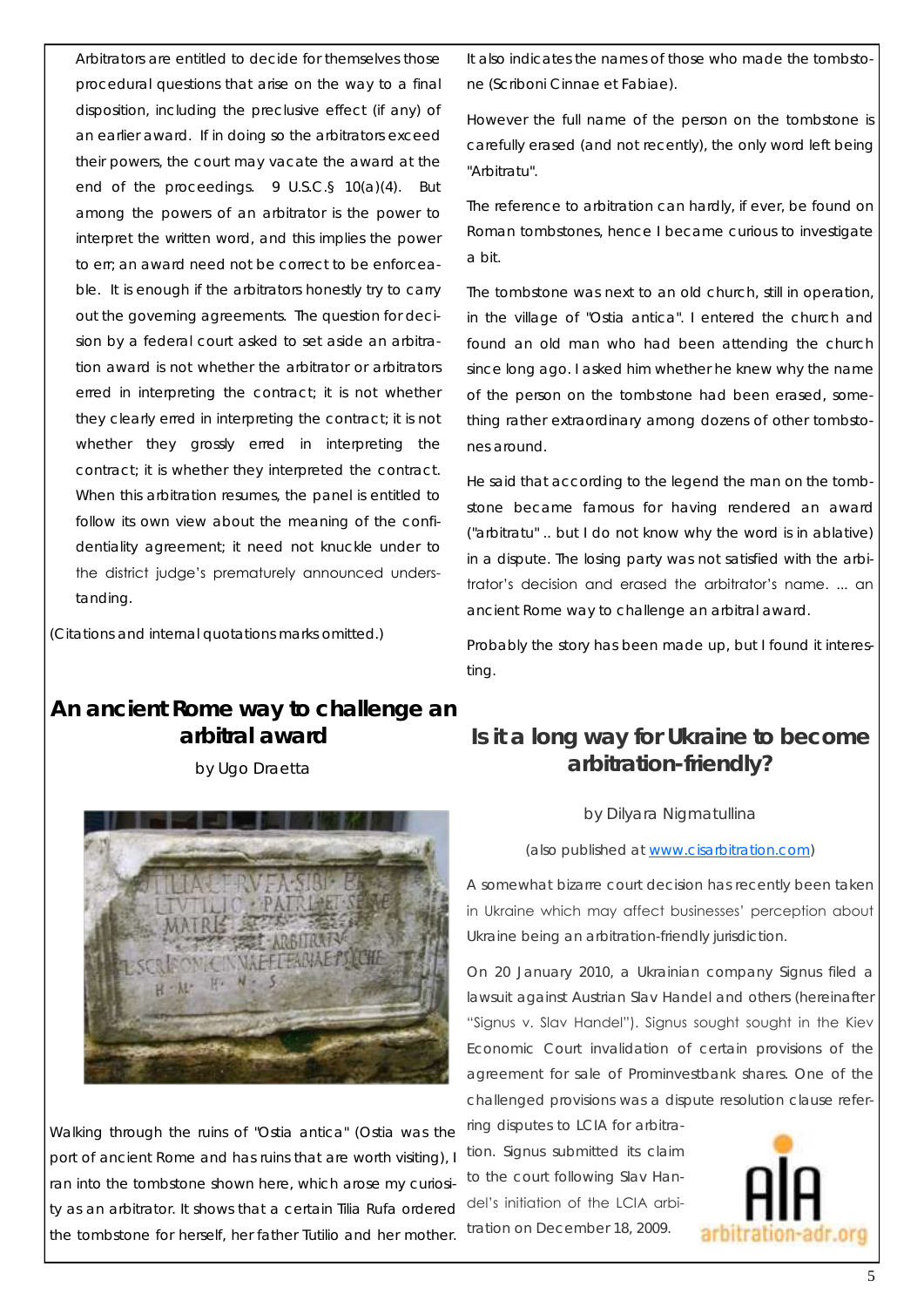Signus requested an order preventing Slav Handel from referring disputes to the LCIA. Otherwise, according to the claimant, the LCIA could render an award that would be contrary to the Ukrainian public policy. The claimant's main concern is that had the LCIA issued an award regarding the issues examined by the Kiev Economic court, the judgment of the Ukrainian court as to the invalidity of the framework agreement would have been impossible to execute.

It should be mentioned that in Ukraine the New York Convention on the Recognition and Enforcement of Foreign Arbitral Awards entered into force as early as in 1961. Taking into account its Art. 5 (2b) whereby the recognition and enforcement of the award can be refused if it would be contrary to the public policy of the country of enforcement the court could have easily ignored the claimant's request and leave the examination of the public policy issue until the stage of the enforcement of the not yet issued award.

Surprisingly, the court was convinced by the claimant's arguments and on 9 February 2010 it granted the requested interim measure. The Ukrainian court prohibited the respondent, among others, to submit statements, pay administrative fees to the LCIA, participate in the arbitral proceedings at the LCIA and take any other actions related to the dispute pending in the LCIA. Apparently, the LCIA arbitrators were not impressed and proceeded with the case.

On 13 January 2011, Signus requested the court to stay its proceedings until the LCIA would decide on its jurisdiction over the dispute. The court rejected the claimant's motion. In doing so it referred to the article 79 of the Ukrainian Commercial Procedure Code. That provision permits the stay of the proceedings only if it is impossible to proceed with the case until there is a decision of another court regarding the issues related to the examined ones. According to the court, Signus failed to indicate in its request the reasons why it was impossible to conduct the Ukrainian court proceedings until the LCIA's decision on jurisdiction. Thus, pending case in the LCIA was considered an insufficient ground to stay domestic proceedings in Ukraine.

Despite the strong desire of some CIS countries to appear arbitration-friendly, the court practice, unfortunately, still seems to be not in congruence with such aspirations.

#### **AIA questionnaire**

**The right to apply for the annulment or the setting aside of an award: pros and contras**

In its recent reform enacted in January 2011, French law has adopted the rule that parties may at any time by common agreement forego the right to seek the annulment of an award before French courts.

Doing so, French law has followed the examples of Belgian, Swedish and Swiss law with the exception that the right to forego annulment proceedings does not depend on where the parties reside. Thus a party residing in France would be entitled to make use of such a right.

The option to forego annulment proceedings is generally presented as an arbitration-friendly measure. Yet, to AIA's knowledge, there is no empirical data showing the extent to which this option is in practice used by parties.

AIA believes that it would be a helpful contribution to the study of international arbitration to gather data on what people in the field have done or might do with this option.

AIA has prepared a short questionnaire which it would like everyone interested to consider and answer. The questionnaire can be found through the link mentioned below.

The consultation will only be open until the **1st of June 2011.** 

Participating persons will remain anonymous. The results of the consultation and their analysis will be communicated through Linkedin, AIA's Newsletter 'In Touch' and AIA's website.

You are welcome to participate !

It will take less than 5 minutes to fill in our questionnaire!

https://spreadsheets.google.com/viewform? [formkey=dHFkRFU0UXRwSERTalZ0dUdzaFd0cFE6MQ](https://spreadsheets.google.com/viewform?formkey=dHFkRFU0UXRwSERTalZ0dUdzaFd0cFE6MQ)